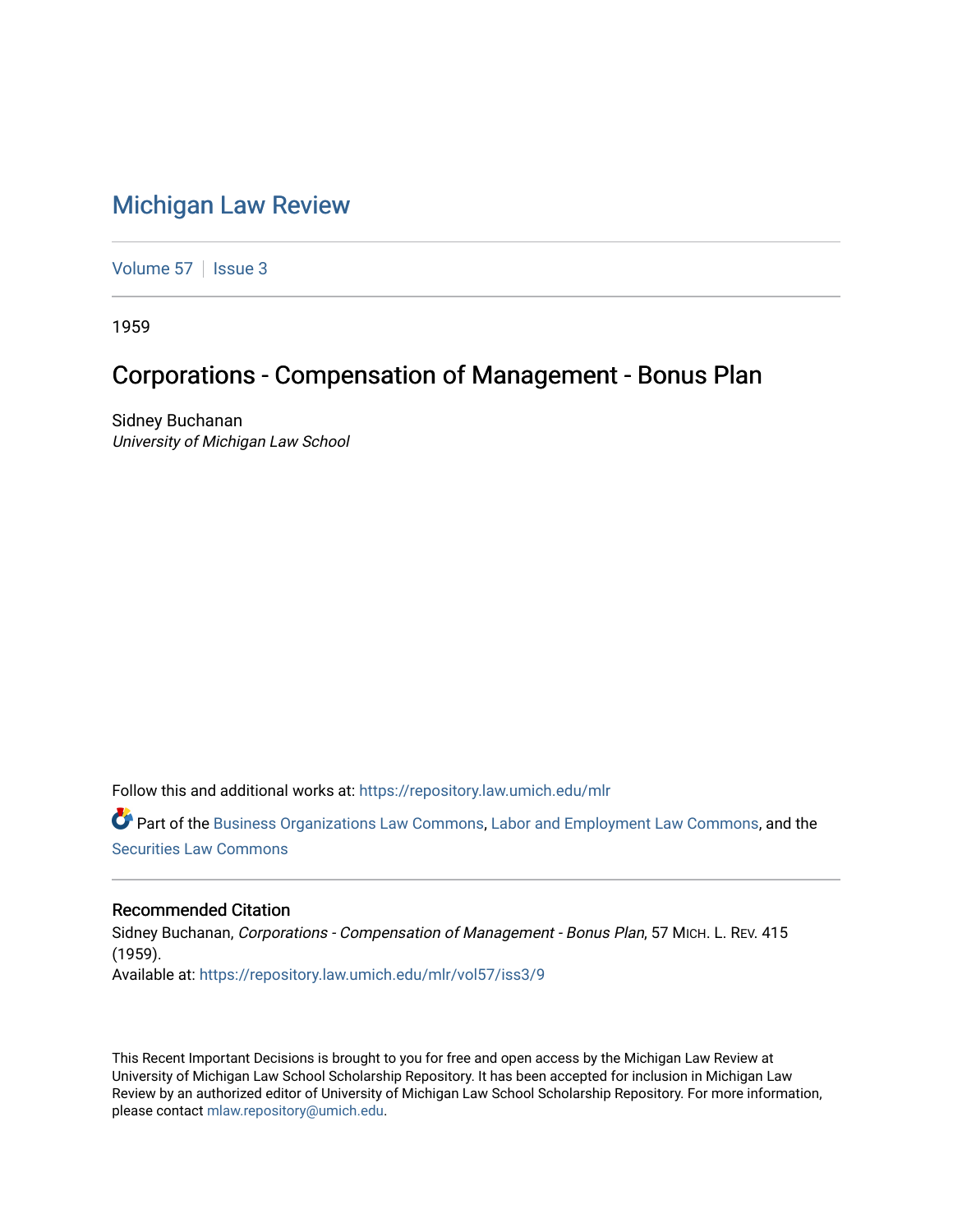CoRPORATIONs-CoMPENSATION OF MANAGEMENT-BONUS PLANS-Defendant corporation's board of directors adopted a profit-sharing retirement plan which was never ratified by the shareholders.1 The plan assigned to key employees "units" having a fixed dollar value equal to the current market value of the corporation's common stock.2 The company promised to pay each unit holder, upon termination of employment, a sum equal to the number of units held times the increase in market value of the stock from the time the units were issued to the date employment terminated or any date within five years thereafter selected by the employee.<sup>8</sup>

1 In 1951, 90% of the shareholders ratified a management proposal to finance the plan with a reserve of 200,000 shares of the company's authorized but unissued stock. Although the shareholders were notified of its basic features, this was held not to be effective ratification of the plan. Principal case at 93-94.

<sup>2</sup>The market value of the common stock at the time of the plan's adoption in 1946 was \$18 per share. In 1951 it ranged from 37¼ to 51. MOODY'S INDUSTRIALS 210 (1952). **At**  the end of 1957 it was S95 per share, adjusted for a 3:1 stock split in 1956. The number of units received by each employee varied from 400 to 10,000.

<sup>3</sup>A 1951 amendment required an employee electing the second alternative to notify the company ten days in advance of the selected date, and a 1956 amendment reduced the period in this alternative to two years.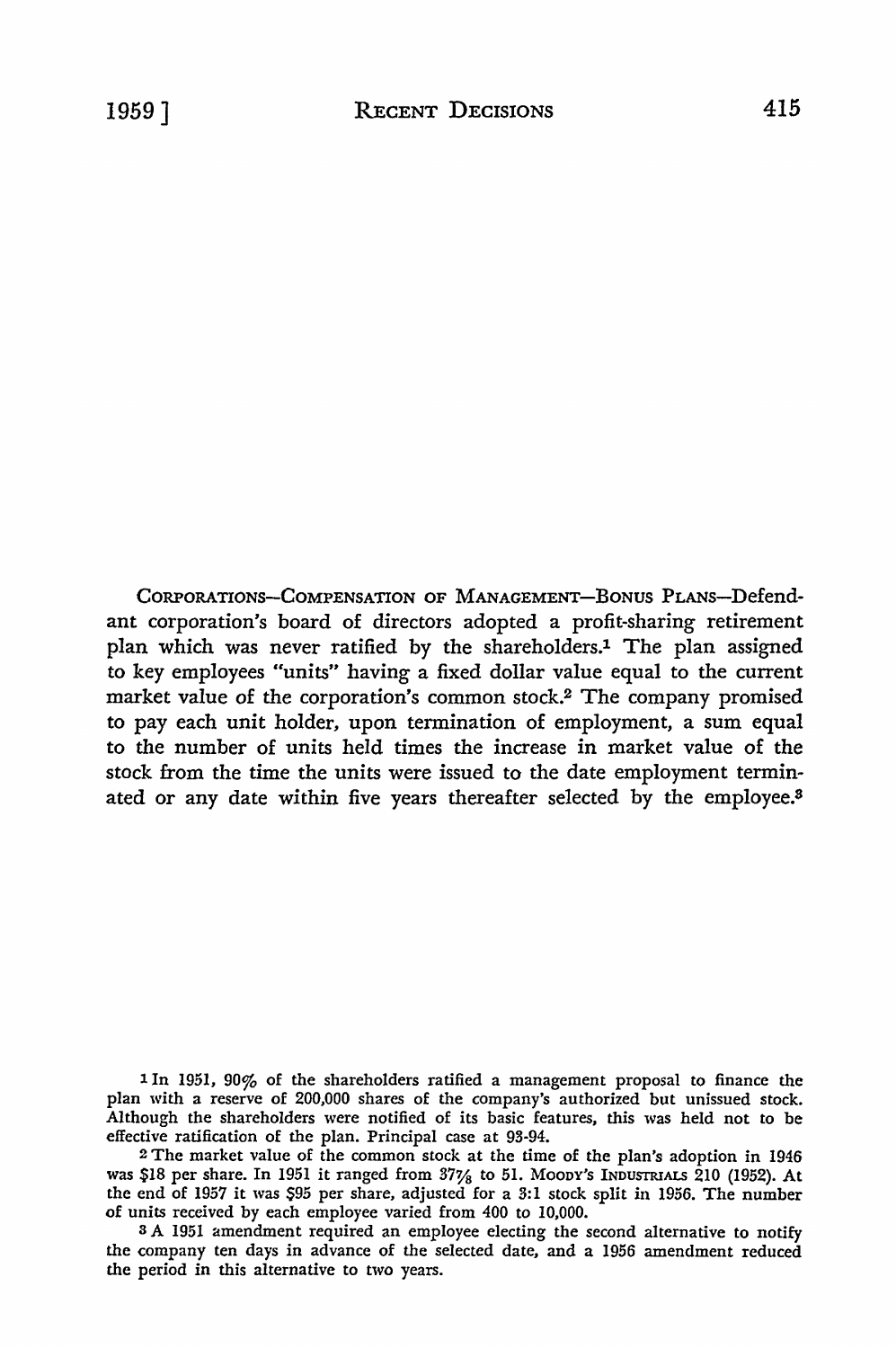The right of each unit-holder to receive the increased value of his units vested only after five years of employment. In a derivative action brought by plaintiff shareholder to restrain further operation of defendant's plan, *held,* defendant is enjoined from making further agreements under its plan.<sup>4</sup> Payments to be made under a plan based on increase in market value of the employer corporation's common stock bear no reasonable relation to the value of the employee's services and thus would constitute a wasting of corporate assets. *Berkwitz v. Humphrey,* (N.D. Ohio 1958) 163 F. Supp. 78.

A corporation may validly compensate its executives with corporate stock<sup>5</sup> or stock options.<sup>6</sup> The plan in the instant case gave executives all the financial benefits of stock ownership7 in the form of "units" rather than stock, but this difference does not alter its substance.8 While the plan might produce disparate results between two executives,<sup>9</sup> this may also be true of stock option plans.10 The decisive question as to validity should be whether under the plan benefits which accrue to a particular executive are unreasonably greater than the value of his services.11 In the instant case it is difficult to ascertain the benefits accruing to a particular executive because of the contingent character of his rights under the plan.12 This determination could be made by analogizing the plan to a

4 The court did not invalidate agreements already in existence at the time of suit because those unit-holders were not before the court.

**5 WASHINGTON AND ROTHSCHILD, COMPENSATING THE CORPORATE EXECUTIVE 98 (1951).** 6 Kerbs v. California Eastern Airways, 32 Del. Ch. 219, 90 A. (2d) 652 (1951).

<sup>7</sup>In addition to the increase in market value the unit-holders also received annual amounts equal to the cash dividends they would have received had they held shares equal in number to their units. In case of a stock dividend or a stock split the units were to be increased proportionally. The plan did not, however, give the unit-holders such nonfinancial benefits as the right to vote at shareholders' meetings, inspect corporate books, initiate suit on the corporation's behalf or transfer units without the corporation's consent.

<sup>8</sup>The Texas Company has a unit plan much like that involved in the principal case except that stock equal to the increased value of his units is issued directly to the unitholder at the time his employment terminates. WASHINGTON AND ROTHSCHILD, COMPENSAT-ING THE CORPORATE EXECUfIVE 99-100 and appendix LL (1951).

9 Compare the effect on unit-holder  $\overline{A}$  who works five years and retires when the market value of defendant's stock is high with the effect on unit-holder *B* who works thirty years and retires when the market value is low. See principal case at 91.

10 Under the hypothetical facts of note 9 supra, assume that  $\overline{A}$  and  $\overline{B}$  are given stock options instead of units and exercised the options at the same time. If  $A$  sold his stock after five years and *B* did so after thirty years the same disparity in compensation would occur.

ll Rogers v. Hill, 289 U.S. 582 (1932).

12 There are here two underlying questions to be considered. (1) As of what time should the market value of the stock which will determine the amount of compensation the executive will ultimately receive finally be determined: the date on which units were assigned, the date at which each executive's rights under the plan became vested, the date of trial, or some speculative date in the future at which the executive is likely to retire? (2) Over what period is any increase in market value to be spread? The intervals between the above dates suggest the possibilities as to this question.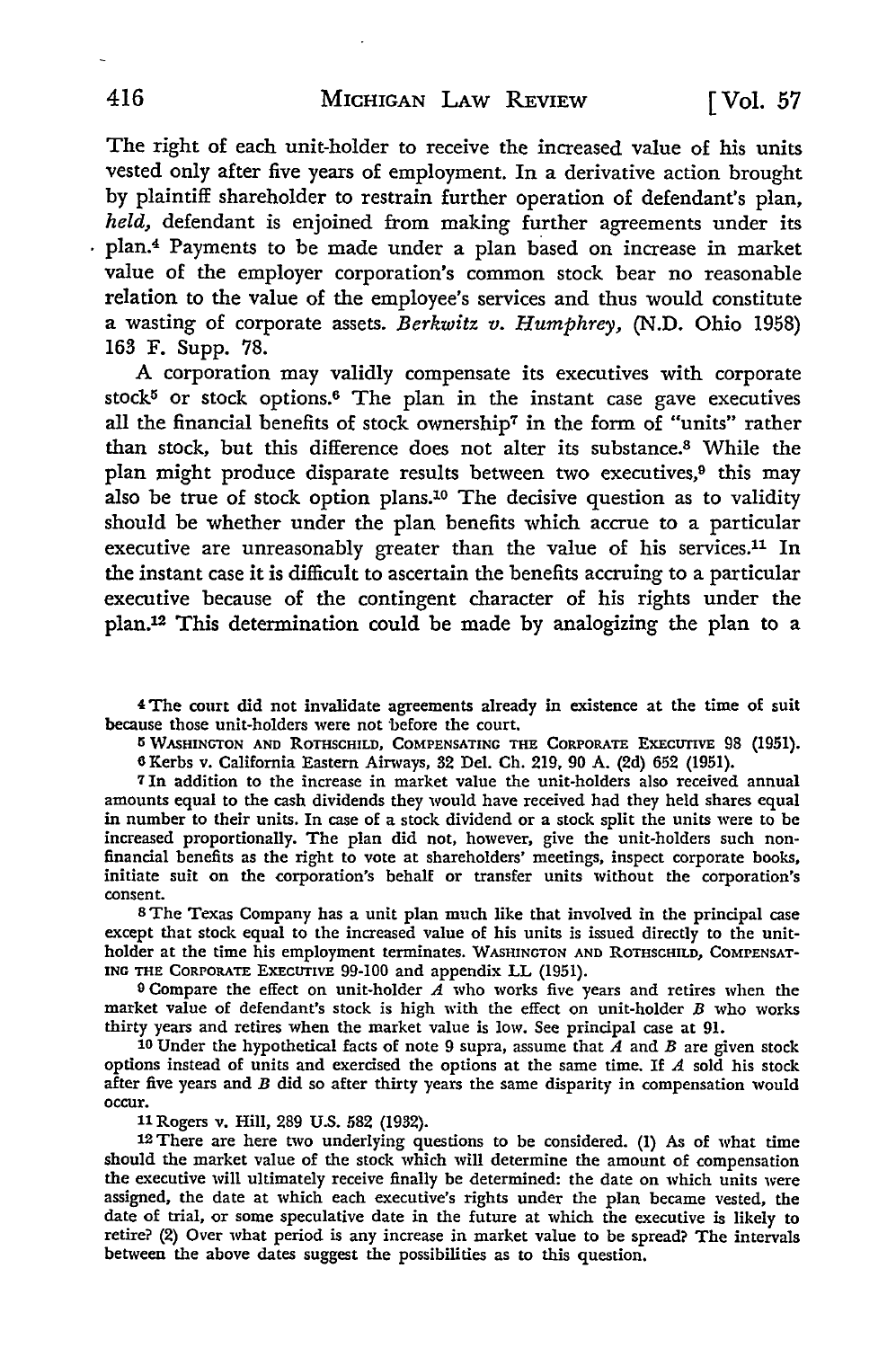stock13 or stock option plan.14 In determining the value of an executive's services relevant factors are the character of those services, the financial success of the corporation,<sup>15</sup> its relative size, and amounts paid by corporations of similar size. In the instant case, however, the court eschewed the above analysis in favor of an inquiry into the soundness in general of market value of stock as a measure of the value of an executive's services.

The market value of corporate stock depends in part upon factors unrelated to the value of an employee's services: the confidence of investors, the cost of money, the supply of stock available on the market, and inflationary or deflationary trends in the economy.16 These factors may also affect corporate earnings; yet the courts have readily approved bonus plans based on a percentage of corporate earnings.17 Any difference in the relation to the value of an employee's services between corporate earnings on the one hand and increase in market value of stock on the other is largely one of degree. The extent of the difference depends on the current condition of the economy, a question normally left by the courts to the discretion of the directors.18 The principle which upholds plans permitting executives to share reasonably in corporate earnings could easily be extended to uphold a plan permitting executives to share reasonably in increases in the market value of corporate stock.19 The principle has in fact been so extended in the case of stock option plans which enable car-

13 Under this analogy the date at which the market value of the stock is finally determined would normaIIy be the date at which the executive's rights vested. The period over which any increase in value is spread would normaIIy be the interval between assignment and vesting. WASHINGTON AND ROTHSCHILD, COMPENSATING THE CORPORATE EXECUTIVE 98 (1951). Defendant Love, for example, received 10,000 units in 1946 when the market value of the stock was \$18. His rights vested in 1951 when the market value was \$51. Thus he received a \$330,000 benefit for five years work or \$66,000 per year. The difficulty with this analogy is that the executive cannot "seII" his units as he could stock without quitting his job.

14 Under this analogy the date at which market value is finaIIy determined would normaIIy be the date of suit. The period over which any increase in value is spread would normally be the interval between assignment and suit. Wyles v. Campbell, (D.C. Del. 1948) 77 F. Supp. 343 at 349-351. Applying this analogy to the example in note 13 supra, since the market value in 1957 was \$95, defendant Love received \$770,000 for eleven years or \$70,000 per year.

15 Defendant corporation was formed by merger of two corporations which were in bad financial straits. The new corporation has prospered from the outset and has paid dividends annually. For additional background see principal case at 82-83.

16 Principal case at 90.

17 5 FLETCHER, CYC. CORP. 557 (1952); STEVENS, PRIVATE CORPORATIONS 756 (1949). But in Rogers v. Hill, note II supra, a bonus plan based on earnings which paid the corporation president \$842,507 in 1930 was held unreasonable.

18 See Heller v. Boylan, 29 N.Y.S. (2d) 653 at 680 (1941); BALLANTINE, CORPORATIONS 200 (1946).

19 "We have long since passed the stage in which stockholders, who merely invest capital and leave it wholly to management to make it fruitful, can make absolutely exclusive claim to profits against those whose labor, skill, ability, judgment, and effort have made profits available." Gallin v. National City Bank, 273 N.Y.S. 87 at 113-114, 152 Misc. 679 (1934), cited in principal case at 90.